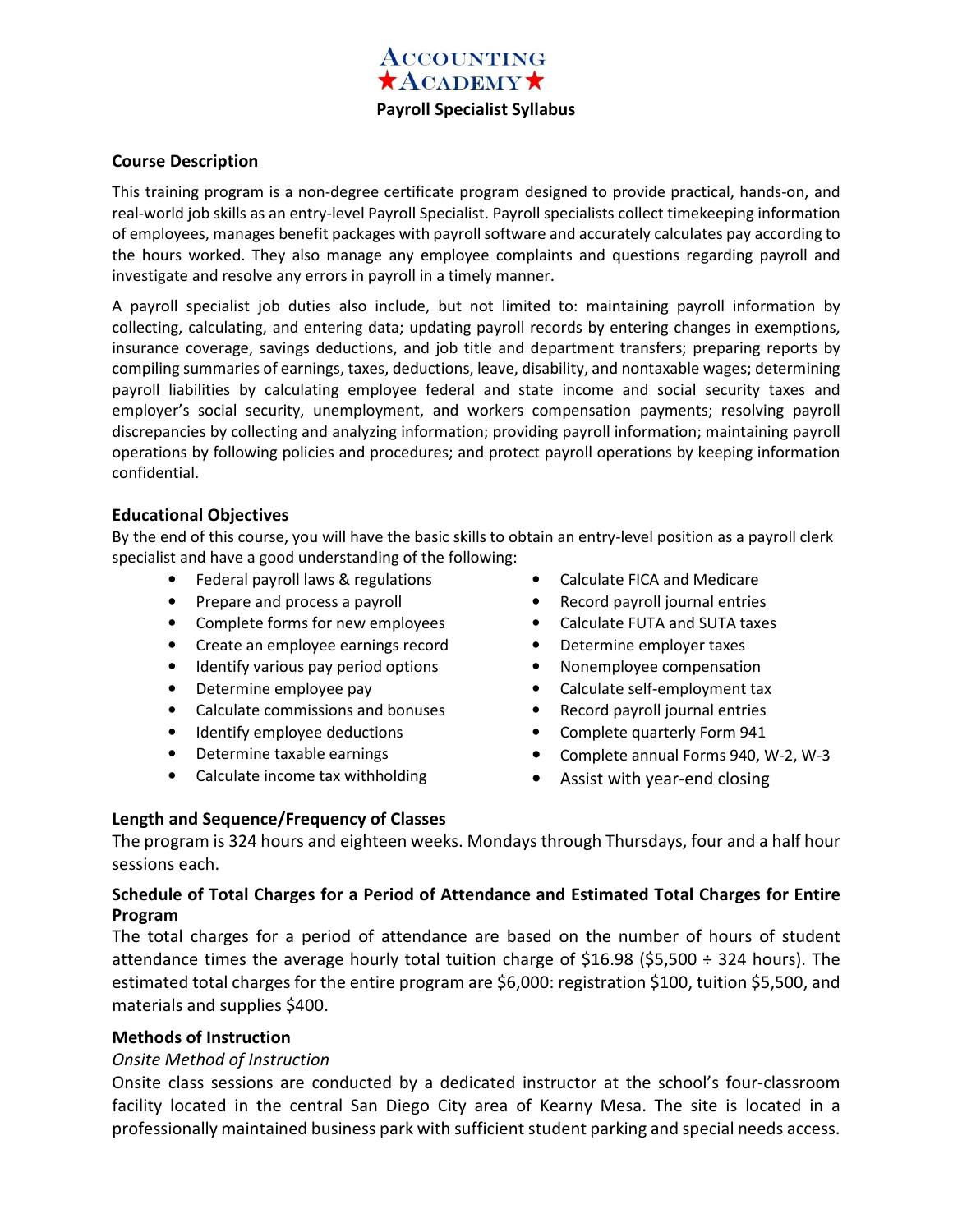# **ACCOUNTING**  $\bigstar$ ACADEMY $\bigstar$

## **Payroll Specialist Syllabus - continued**

The inside of the school is configured in a modern, clean, and professional office setting with adequate heating and cooling systems, natural light, etc.

## *On-Line Class Method of Instruction*

Students access the online/electronic learning using the applications Zoom combined with the Google Classroom software application. Google Classroom allows instructors to create classes, give lectures, give quizzes, assign exercises and other assignments, organize folders, view student work and progress in real-time, and offer immediate feedback. Both Zoom and Google Classroom are provided as a free service for anyone with a personal email account. Instructors and students can access Zoom and Google Classroom using a Google account provided by the school. This education-friendly platform brings the benefits of paperless sharing and digital collaboration to classrooms. Tens of millions of instructors and students use Google Classroom in thousands of schools around the world, making it one of the most popular existing online educational technology tools available.

## **Training Resources and Materials**

The training program utilizes both proprietary and third-party training materials and resources for both the onsite and online programs. The proprietary curriculum was developed and designed by the CPA owner, operator, and instructor with over fifty years of accounting and finance experience. The third-party educational resources the payroll manual and online materials developed by Labyrinth Learning of Berkeley, California, entitled Payroll Accounting, A Practical, Real-World Approach, 7<sup>th</sup> Edition, by Eric A. Weinstein, CPA.

# **Process for Access to Online Training Resources and Materials**

The proprietary materials and educational resources, including quizzes, exercises, have been digitized for instructor and student use with Zoom and Google Classroom.

## **Program Syllabus-Sequential Outline of Subject Matter, Skills to be Learned**

*WEEK 1: STUDENT ORIENTATION, WORLD OF PAYROLL, TYPING, 10-KEY-BY-TOUCH, BASIC MATH*  Student Orientation; School Disclosures; Student Rights; Career Goals; World of Payroll; Tools of the Trade; Ten-Key-by-Touch; Ten-Key Worksheets; Basic Math; Mastering Mental Math.

## *WEEK 2: OVERVIEW AND INTRODUCTION TO THE PAYROLL PROFESSION*

The Size, Scope, and Nature of the Payroll Profession; Job Descriptions of a Payroll Clerk and Payroll Supervisor; History of Payroll in the U.S., Laws that Affect Employers in their Payroll Operations; Records Required by Law and Regulation; Importance of a Thorough Payroll Records System; Overview of Employee Hiring Procedures and Typical Payroll Processes and Procedures.

# *WEEK 3: CATEGORIES OF WORKERS, PAYROLL TRANSACTIONS, RECORDS, DEFINITIONS, WAGES AND DEDUCTIONS*

The Six Categories of Workers; Difference Between Employees and Independent contractors; Difference Between Exempt and Non-Exempt Employees and the Four Categories of Exempt Employees; Recording payroll transactions; Payroll Definitions, and Records Used in Payroll Accounting.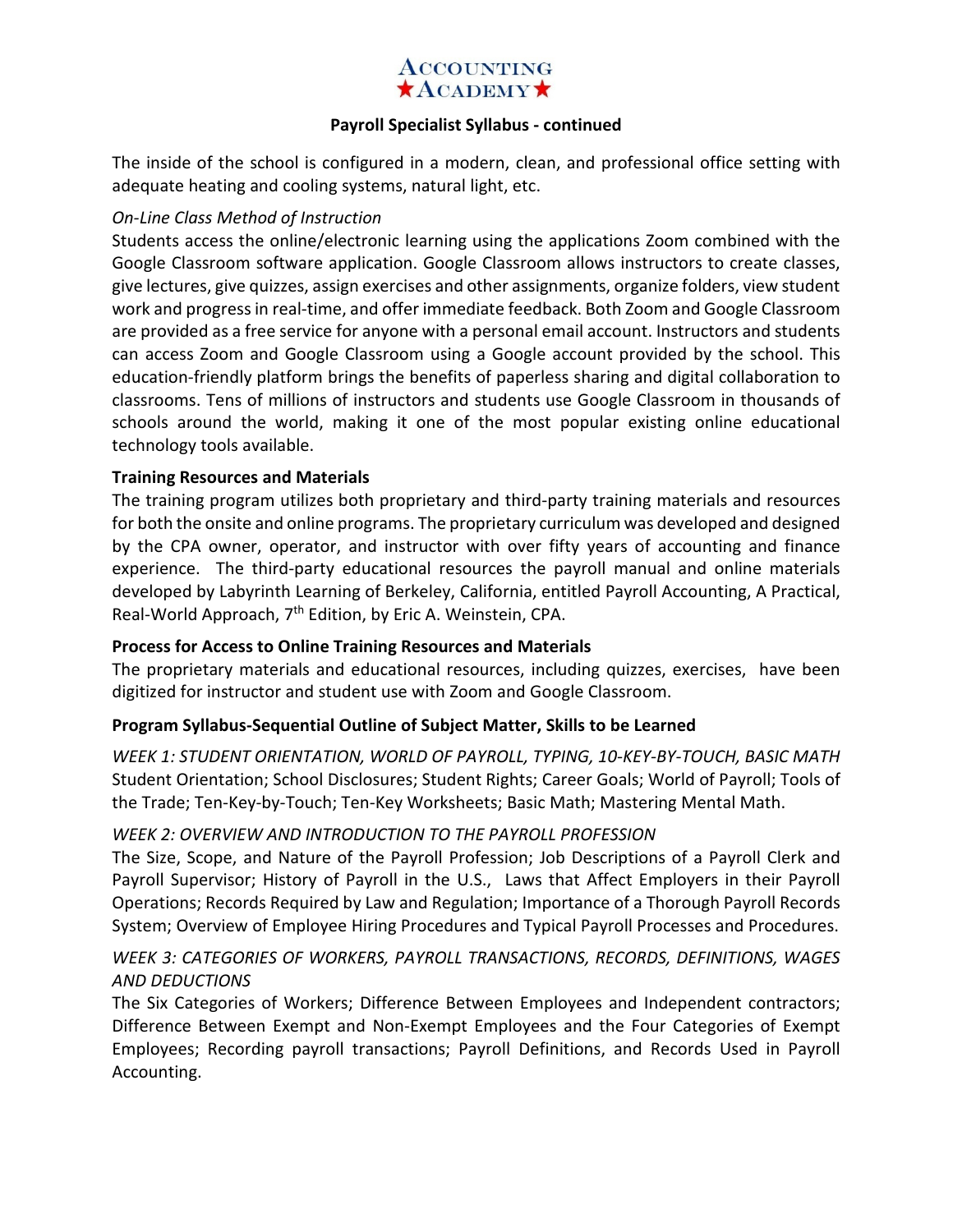## **ACCOUNTING**  $\star$ ACADEMY $\star$

#### **Payroll Specialist Syllabus - continued**

# *WEEK 4: CATEGORIES OF WORKERS, PAYROLL TRANSACTIONS, RECORDS, DEFINITIONS, WAGES AND DEDUCTIONS - Continued*

Calculation of Regular and Overtime Pay, 'Comp-Time' and Federal and State Tax Deductions; Determining when Wages are Taxable; The Rules for Depositing Federal and State Payroll Tax Deposits; Preparation of a Manual Small Business Payroll for Five employees.

## *WEEK 5: PROCESSING A NEW EMPLOYEE*

The Employee Paystub; Summary of Tax Rates;

he Fair Labor Standards Act; The Federal Minimum Wage; Calculating Overtime Wages; Child Labor Restrictions; Circular E and Form SS-4; Employer Identification Number; Hiring an Employee; The Personal Responsibility and Work Opportunity Reconciliation Act of 1996; Forms SS-5 and W-4; Ì

## *WEEK 6: PROCESSING A NEW EMPLOYEE - Continued*

The Immigration Reform and Control Act of 1986; Form I-9; Workers' Compensation Insurance; Payroll Certifications; Utilizing a Payroll Service; Employee Earnings Record; Self-Assessment; Practice Sets A and B; Continuing Payroll Problem.

## *WEEK 7: CALCULATING EMPLOYEE WAGES*

Pay Periods and Workweeks; Pay Period Options; Defining the Workweek; Wage Determination Issues; The Equal Pay Act of 1963 (EPA); State Minimum Wages; Timecards; Salaries and Wages; Calculating Overtime Pay; Converting to Hourly Rates; Weekly Wage Conversions; Annual Salary Conversions;

## *WEEK 8: CALCULATING EMPLOYEE WAGES - Continued*

Commissions, Bonuses, and Incentive Plans; Paying Commissions; Awarding Bonuses; Offering Incentive Plans; Alternative Pay Considerations; Self-Employment Income; Tipped Employees; Utilizing Piecework Systems; Payroll Register; Self-Assessment; Practice Sets A and B;

## *WEEK 9: FEDERAL AND STATE INCOME TAX WITHHOLDING*

Deductions from Employee Earnings; Mandatory Deductions; Voluntary Deductions; Distinguishing Between Gross Pay and Taxable Pay; Federal Income Tax Withholding; The Wage-Bracket Method; The Percentage Method; Other Federal Income Tax Withholding Considerations;

## *WEEK 10: FEDERAL AND STATE INCOME TAX WITHHOLDING – Continued*

Deceased and Terminated Employees; Changing the W-4 Form; State Income Tax Withholding; Local Income Tax Withholding; The Payroll Register; Self-Assessment; Practice Sets A and B;

# *WEEK 11: FICA TAXES AND VOLUNTARY DEDUCTIONS*

FICA Taxes and Voluntary Deductions; Social Security Tax; The Social Security Wage Base; Taxable Earnings for Social Security Tax; Calculating Social Security Tax; Medicare Tax; Additional Medicare Tax; Additional Withholding Tax Considerations; State Disability Insurance; Wage Garnishments;